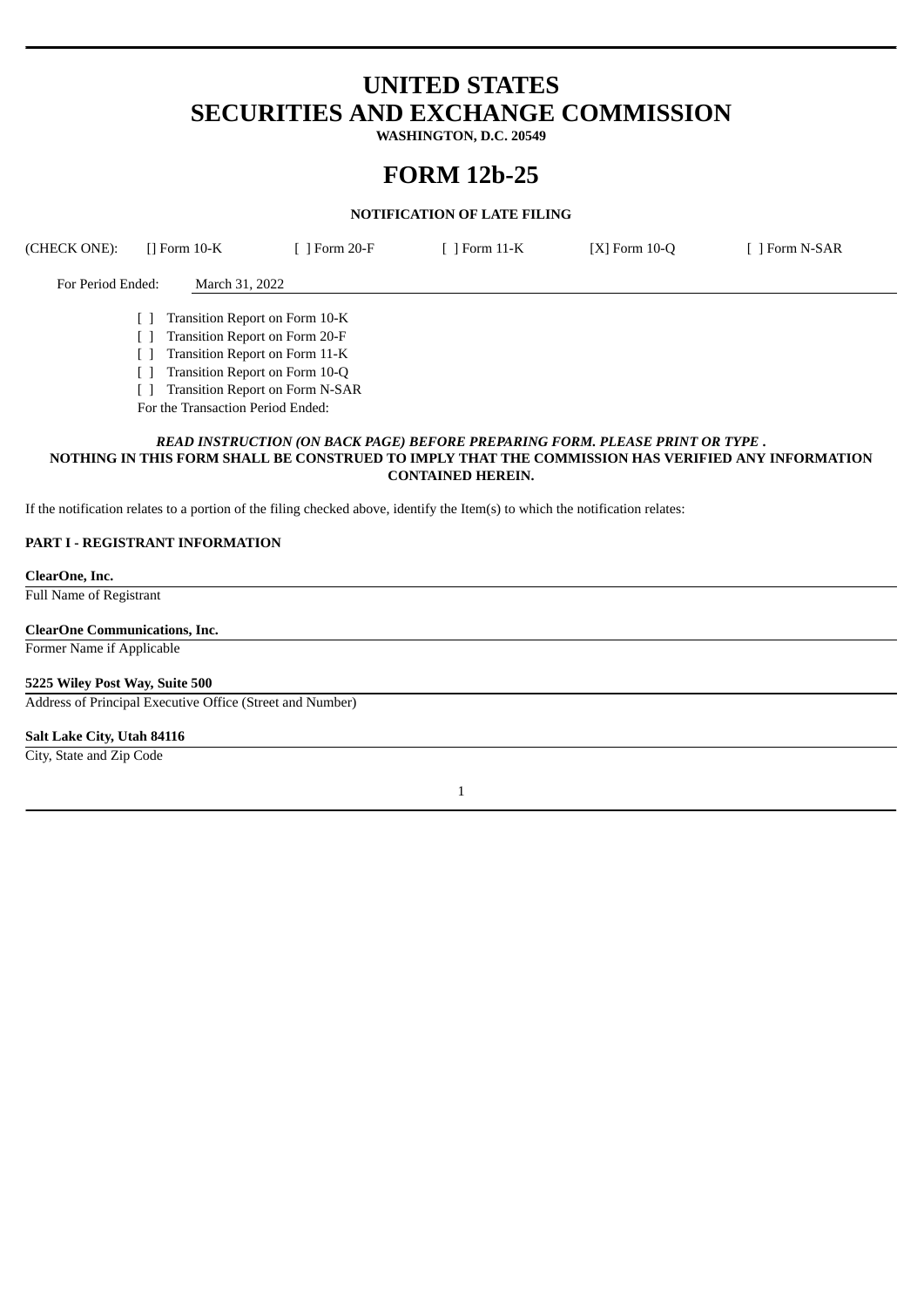#### **PART II - RULES 12b-25(b) AND (c)**

If the subject report could not be filed without unreasonable effort or expense and the registrant seeks relief pursuant to Rule 12b-25(b), the following should be completed. (Check box if appropriate)

- [X] (a) The reasons described in reasonable detail in Part III of this form could not be eliminated without unreasonable effort or expense;
- [X] (b) The subject annual report, semi-annual report, transition report on Form 10-K, Form 20-F, 11-K or Form N-SAR, or portion thereof, will be filed on or before the fifteenth calendar day following the prescribed due date; or the subject quarterly report or transition report on Form 10-Q, or portion thereof will be filed on or before the fifth calendar day following the prescribed due date; and
- [ ] (c) The accountant's statement or other exhibit required by Rule 12b-25(c) has been attached if applicable.

#### **PART III - NARRATIVE**

State below in reasonable detail the reasons why Forms 10-K, 20-F, 11-K, 10-Q, N-SAR, or the transition report or portion thereof, could not be filed within the prescribed time period.

The Registrant is unable to complete the required compilation, dissemination, and review of all information required for filing its Form 10-Q Quarterly Report for the quarter ended March 31, 2022 within the prescribed time period without undue hardship and expense. It is anticipated that the Form 10-Q Quarterly Report, will be filed on or before the 5th calendar day following the prescribed due date of the Registrant's Form 10-Q.

#### **PART IV - OTHER INFORMATION**

(1) Name and telephone number of person to contact in regard to this notification

| - -<br>'Narr<br>avanan | 801           | -7200             |
|------------------------|---------------|-------------------|
| "Name <sub>1</sub>     | $\sim$<br>ode | Number<br>-nhone- |

(2) Have all other periodic reports required under Section 13 or 15(d) of the Securities Exchange Act of 1934 or Section 30 of the Investment Company Act of 1940 during the preceding 12 months or for such shorter period that the registrant was required to file such report(s) been filed? If answer is no, identify report(s).

(3) Is it anticipated that any significant change in results of operations from the corresponding period for the last fiscal year will be reflected by the earnings statements to be included in the subject report or portion thereof?

[X] Yes [ ] No

 $[X]$  Yes  $[ ]$  No

If so, attach an explanation of the anticipated change, both narratively and quantitatively, and, if appropriate, state the reasons why a reasonable estimate of the results cannot be made.

The Company reported revenue of approximately \$7.0 million and a net loss of \$1.6 million for the quarter ended March 31, 2021. The Company expects to report revenue of approximately \$7.5 million and a net loss of \$2.0 million for the quarter ended March 31, 2022.

2